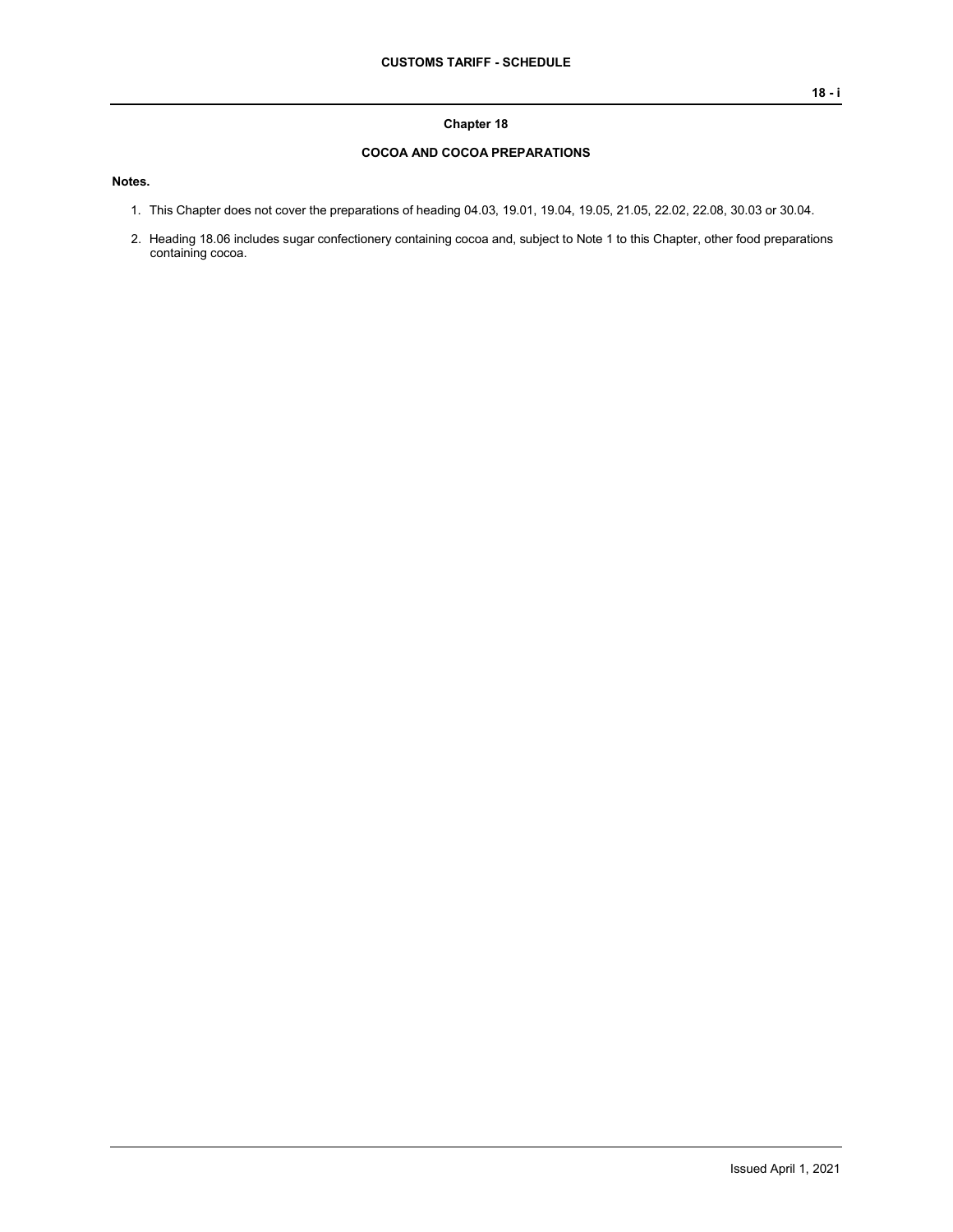## **CUSTOMS TARIFF - SCHEDULE**

| Tariff<br><b>SS</b><br><b>Item</b> | <b>Description of Goods</b>                                                        | Unit of<br>Meas. | <b>MFN</b><br><b>Tariff</b> | Applicable<br><b>Preferential Tariffs</b>                                                                                      |
|------------------------------------|------------------------------------------------------------------------------------|------------------|-----------------------------|--------------------------------------------------------------------------------------------------------------------------------|
|                                    | 1801.00.00 00 Cocoa beans, whole or broken, raw or roasted.                        | <b>TNE</b>       | Free                        | CCCT, LDCT, GPT,<br>UST, MXT, CIAT, CT,<br>CRT, IT, SLT, PT,<br>COLT, JT, PAT, HNT,<br>KRT, CEUT, UAT,<br>CPTPT, UKT: Free     |
|                                    | 1802.00.00 00 Cocoa shells, husks, skins and other cocoa waste.                    | KGM              | Free                        | CCCT, LDCT, GPT,<br>UST, MXT, CIAT, CT,<br>CRT, IT, PT, COLT, JT,<br>PAT, HNT, KRT, CEUT,<br>UAT, CPTPT,<br>UKT: Free          |
| 18.03                              | Cocoa paste, whether or not defatted.                                              |                  |                             |                                                                                                                                |
| 1803.10.00 00 -Not defatted        |                                                                                    | KGM              | Free                        | CCCT, LDCT, GPT,<br>UST, MXT, CIAT, CT,<br>CRT, IT, NT, SLT, PT,<br>COLT, JT, PAT, HNT,<br>KRT, CEUT, UAT,<br>CPTPT, UKT: Free |
|                                    | 1803.20.00 00 - Wholly or partly defatted                                          | <b>KGM</b>       | Free                        | CCCT, LDCT, GPT,<br>UST, MXT, CIAT, CT,<br>CRT, IT, NT, SLT, PT,<br>COLT, JT, PAT, HNT,<br>KRT, CEUT, UAT,<br>CPTPT, UKT: Free |
|                                    | 1804.00.00 00 Cocoa butter, fat and oil.                                           | KGM              | Free                        | CCCT, LDCT, GPT,<br>UST, MXT, CIAT, CT,<br>CRT, IT, NT, SLT, PT,<br>COLT, JT, PAT, HNT,<br>KRT, CEUT, UAT,<br>CPTPT, UKT: Free |
|                                    | 1805.00.00 00 Cocoa powder, not containing added sugar or other sweetening matter. | KGM              | Free                        | CCCT, LDCT, GPT,<br>UST, MXT, CIAT, CT,<br>CRT, IT, NT, SLT, PT,<br>COLT, JT, PAT, HNT,<br>KRT, CEUT, UAT,<br>CPTPT, UKT: Free |
| 18.06                              | Chocolate and other food preparations containing cocoa.                            |                  |                             |                                                                                                                                |

**1806.10 -Cocoa powder, containing added sugar or other sweetening matter**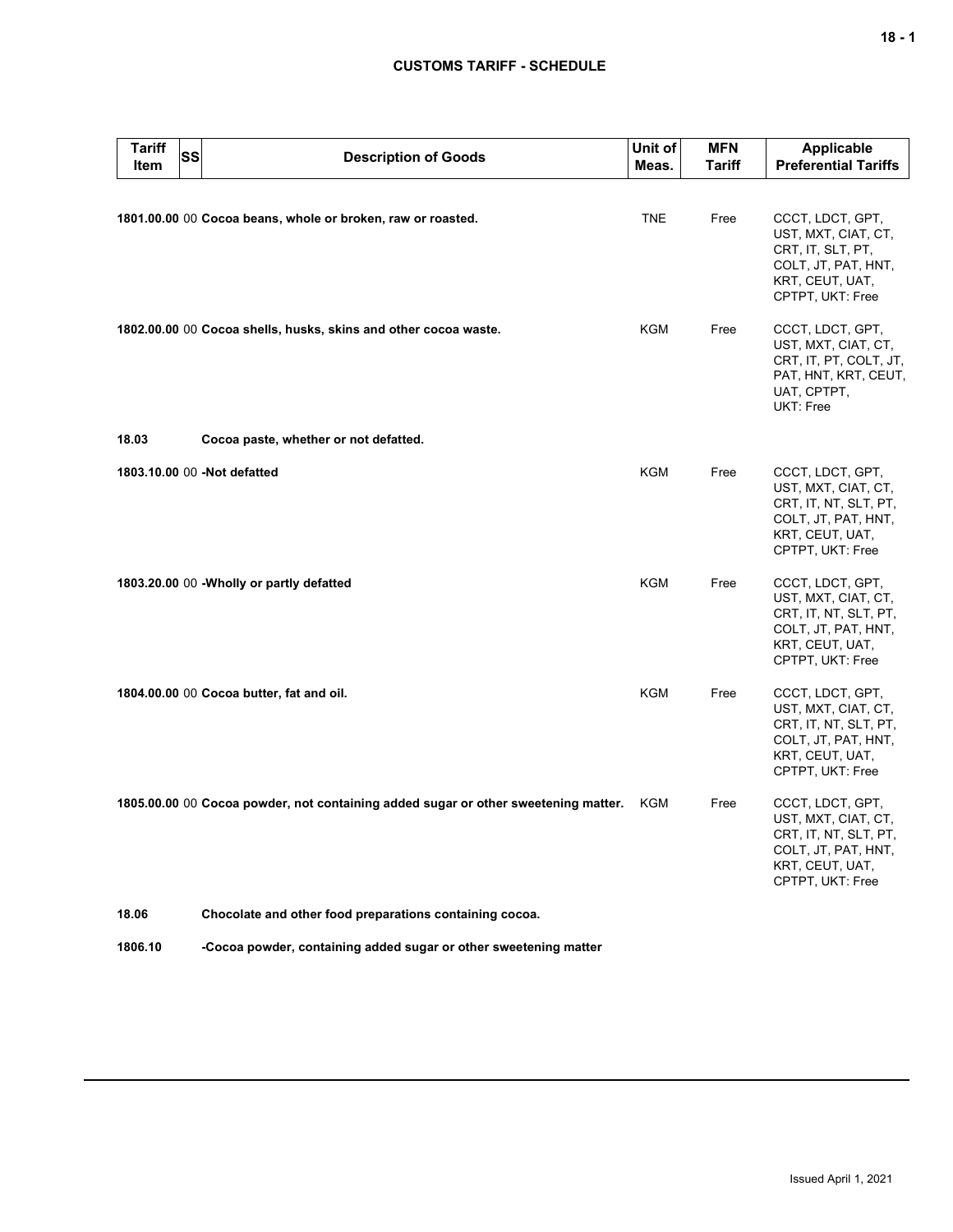| <b>Tariff</b>             | <b>SS</b><br><b>Description of Goods</b>                                                                                                                                                             | Unit of    | <b>MFN</b>                             | Applicable                                                                                                                           |
|---------------------------|------------------------------------------------------------------------------------------------------------------------------------------------------------------------------------------------------|------------|----------------------------------------|--------------------------------------------------------------------------------------------------------------------------------------|
| Item                      |                                                                                                                                                                                                      | Meas.      | <b>Tariff</b>                          | <b>Preferential Tariffs</b>                                                                                                          |
|                           | 1806.10.10 00 - - - Containing 90% or more by weight of sugar                                                                                                                                        | <b>KGM</b> | 6%                                     | CCCT, LDCT, UST,<br>CIAT, CT, CRT, IT, NT,<br>SLT, PT, COLT, JT,<br>PAT, HNT, KRT, CEUT,<br>UAT, CPTPT,<br>UKT: Free<br>GPT: 5%      |
| 1806.10.90 00 - - - Other |                                                                                                                                                                                                      | KGM        | 6%                                     | CCCT, LDCT, UST,<br>MXT, CIAT, CT, CRT,<br>IT, NT, SLT, PT, COLT,<br>JT, PAT, HNT, KRT,<br>CEUT, UAT, CPTPT,<br>UKT: Free<br>GPT: 3% |
| 1806.20                   | -Other preparations in blocks, slabs or bars weighing more than 2 kg or<br>in liquid, paste, powder, granular or other bulk form in containers or<br>immediate packings, of a content exceeding 2 kg |            |                                        |                                                                                                                                      |
|                           | 1806.20.10 00 - - - Cocoa paste containing added sugar or other sweetening matter, whether<br>or not enriched with additional cocoa butter, but containing no other<br>ingredients                   | KGM        | Free                                   | CCCT, LDCT, GPT,<br>UST, MXT, CIAT, CT,<br>CRT, IT, NT, SLT, PT,<br>COLT, JT, PAT, HNT,<br>KRT, CEUT, UAT,<br>CPTPT, UKT: Free       |
|                           | ---Chocolate ice cream mix or ice milk mix:                                                                                                                                                          |            |                                        |                                                                                                                                      |
|                           | 1806.20.21 00 - - - - Within access commitment                                                                                                                                                       | KGM        | 5%                                     | CCCT, LDCT, UST,<br>MXT, CIAT, CT, CRT,<br>IT, NT, SLT, PT, COLT,<br>JT, PAT, HNT, CEUT,<br>UAT, CPTPT,<br>UKT: Free<br>GPT: 5%      |
|                           | 1806.20.22 00 - - - - Over access commitment                                                                                                                                                         | KGM        | 265% but not<br>less than<br>\$1.15/kg |                                                                                                                                      |
| 1806.20.90 - - - - Other  |                                                                                                                                                                                                      |            | Free                                   | CCCT, LDCT, GPT,<br>UST, MXT, CIAT, CT,<br>CRT, IT, NT, SLT, PT,<br>COLT, JT, PAT, HNT,<br>KRT, CEUT, UAT,<br>CPTPT, UKT: Free       |
|                           |                                                                                                                                                                                                      | KGM<br>KGM |                                        |                                                                                                                                      |

**-Other, in blocks, slabs or bars:**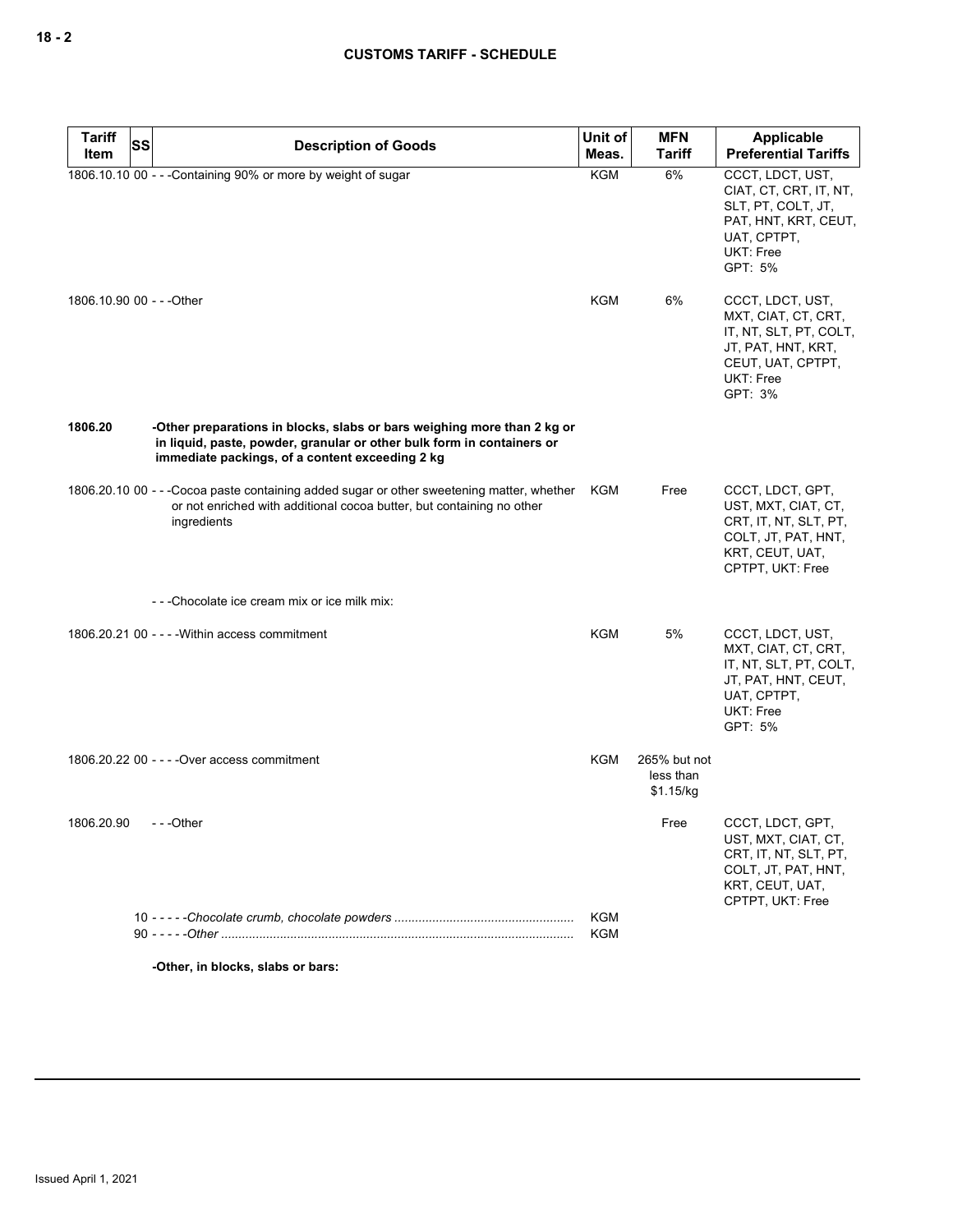| Tariff                   | <b>SS</b> | <b>Description of Goods</b>                    | Unit of    | <b>MFN</b>                             | <b>Applicable</b>                                                                                                                                                             |
|--------------------------|-----------|------------------------------------------------|------------|----------------------------------------|-------------------------------------------------------------------------------------------------------------------------------------------------------------------------------|
| Item                     |           |                                                | Meas.      | <b>Tariff</b>                          | <b>Preferential Tariffs</b>                                                                                                                                                   |
| 1806.31.00 00 - - Filled |           |                                                | <b>KGM</b> | 6%                                     | CCCT, LDCT, UST,<br>MXT, CIAT, CT, CRT,<br>PT, COLT, JT, PAT,<br>HNT, KRT, CEUT, UAT,<br>CPTPT, UKT: Free<br>AUT: 3.5%<br>NZT: 3.5%<br>GPT: 4%<br>IT: 3%<br>NT: 3%<br>SLT: 3% |
| 1806.32.00               |           | - -Not filled                                  |            | 6%                                     | CCCT, LDCT, UST,<br>MXT, CIAT, CT, CRT,<br>IT, NT, SLT, PT, COLT,<br>JT, PAT, HNT, KRT,<br>CEUT, UAT, CPTPT,<br>UKT: Free<br>AUT: 3.5%<br>NZT: 3.5%<br>GPT: 4%                |
|                          |           |                                                | KGM<br>KGM |                                        |                                                                                                                                                                               |
|                          |           |                                                |            |                                        |                                                                                                                                                                               |
| 1806.90                  |           | -Other                                         |            |                                        |                                                                                                                                                                               |
|                          |           | ---Chocolate ice cream mix or ice milk mix:    |            |                                        |                                                                                                                                                                               |
|                          |           | 1806.90.11 00 - - - - Within access commitment | KGM        | 5%                                     | CCCT, LDCT, UST,<br>MXT, CIAT, CT, CRT,<br>IT, NT, SLT, PT, COLT,<br>JT, PAT, HNT, KRT,<br>CEUT, UAT, CPTPT,<br>UKT: Free<br>AUT: 2.5%<br>NZT: 2.5%<br>GPT: 5%                |
|                          |           | 1806.90.12 00 - - - - Over access commitment   | <b>KGM</b> | 265% but not<br>less than<br>\$1.15/kg |                                                                                                                                                                               |
| 1806.90.90               |           | ---Other<br>-----Put up for retail sale:       |            | 6%                                     | CCCT, LDCT, UST,<br>MXT, CIAT, CT, CRT,<br>IT, NT, SLT, PT, COLT,<br>JT, PAT, HNT, KRT,<br>CEUT, UAT, CPTPT,<br>UKT: Free<br>AUT: 3.5%<br>NZT: 3.5%<br>GPT: 4%                |
|                          |           |                                                | KGM        |                                        |                                                                                                                                                                               |
|                          |           |                                                | KGM        |                                        |                                                                                                                                                                               |
|                          |           |                                                | KGM        |                                        |                                                                                                                                                                               |
|                          |           | - - - - - Other:                               | KGM        |                                        |                                                                                                                                                                               |
|                          |           |                                                |            |                                        |                                                                                                                                                                               |